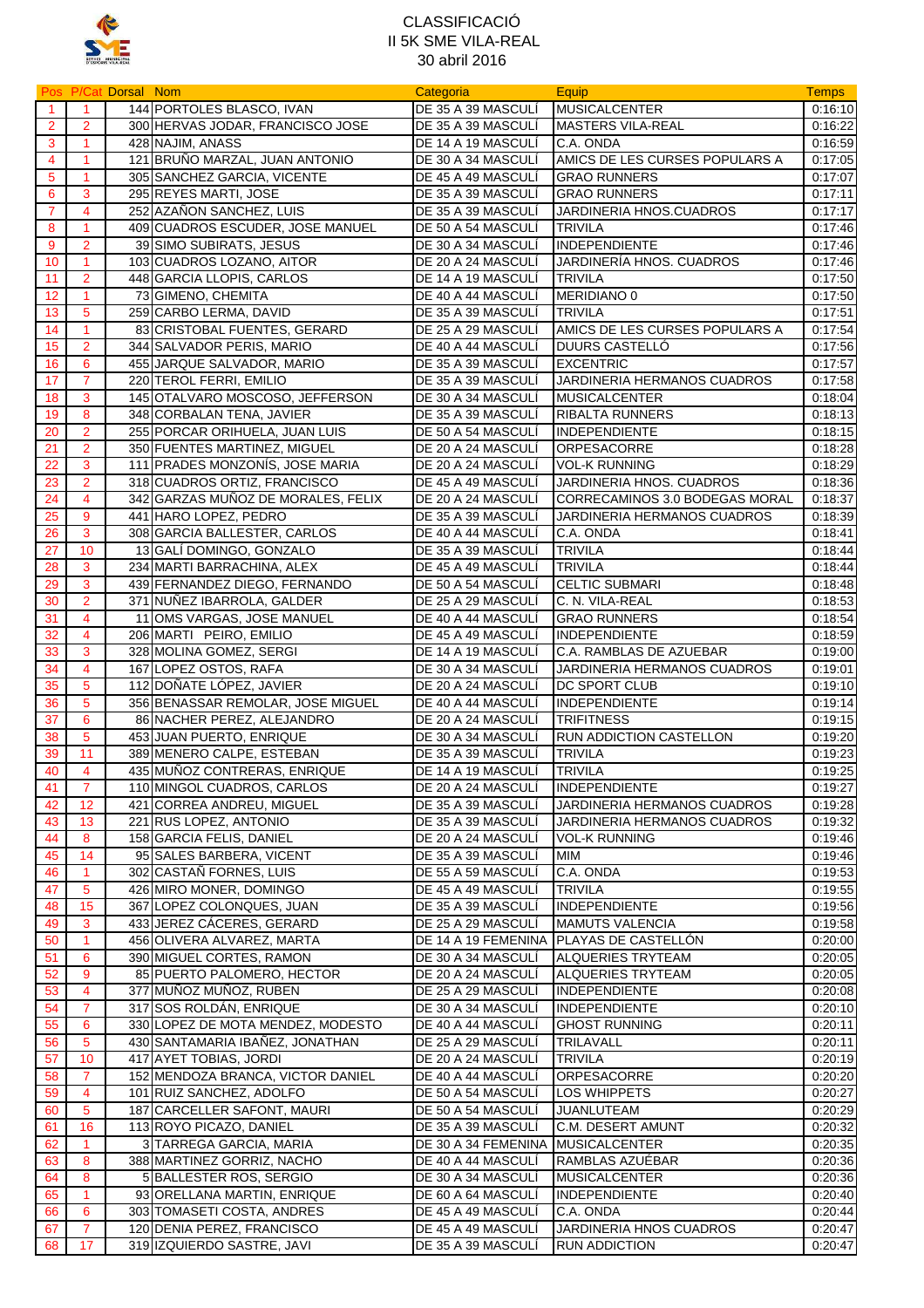

|       |                      | Pos P/Cat Dorsal Nom |                                                           | Categoria                            | Equip                                   | <b>Temps</b> |
|-------|----------------------|----------------------|-----------------------------------------------------------|--------------------------------------|-----------------------------------------|--------------|
| 69    | $\blacktriangleleft$ |                      | 404 CLAUSELL TIRADO, ESTER                                | DE 45 A 49 FEMENINA TARONGETES       |                                         | 0:20:49      |
| 70    | 6                    |                      | 396 GARCIA MARTI, HECTOR                                  | DE 25 A 29 MASCULÍ                   | INDEPENDIENTE                           | 0:20:52      |
| 71    | $\overline{2}$       |                      | 257 RUIZ GOMEZ, DONATO                                    | DE 55 A 59 MASCULI                   | JARDINERIA HNOS. CUADROS                | 0:20:55      |
| 72    | $\overline{7}$       |                      | 440 CUELLAR LLOP, CRISTIAN                                | DE 25 A 29 MASCULI                   | <b>INDEPENDIENTE</b>                    | 0:21:04      |
| 73    | 9                    |                      | 436 CUADROS ORTIZ, PASCUAL VICENTE                        | DE 30 A 34 MASCULI                   | JARDINERIA HERMANOS CUADROS             | 0:21:10      |
| 74    | 9                    |                      | 329 FERNANDEZ SANCHEZ, RAMON                              | DE 40 A 44 MASCULÍ                   | <b>GHOST RUNNING</b>                    | 0:21:12      |
| 75    | 10                   |                      | 376 SANCHEZ MORILLAS, JAIME                               | DE 40 A 44 MASCULI                   | <b>TRIVILA</b>                          | 0:21:12      |
| 76    | 8                    |                      | 379 BALFAGON SANMARTIN, DAMIAN                            | DE 25 A 29 MASCULÍ                   | <b>INDEPENDIENTE</b>                    | 0.21.12      |
|       | 3                    |                      |                                                           |                                      |                                         |              |
| 77    | 8                    |                      | 354 PEREZ PRADAS, JUAN                                    | DE 55 A 59 MASCULI                   | <b>INDEPENDIENTE</b><br>C.A. ONDA       | 0:21:18      |
| 78    |                      |                      | 307 ESCUDERO PALOMARES, JAVIER                            | DE 45 A 49 MASCULI                   |                                         | 0.21.19      |
| 79    | 6                    |                      | 339 AGUILAR LOZANO, JOSÉ                                  | DE 50 A 54 MASCULÍ                   | PAREJA RUNNING MORÓ                     | 0:21:20      |
| 80    | $\mathbf{1}$         |                      | 338 AGUILAR HERNÁNDEZ, LAURA                              |                                      | DE 20 A 24 FEMENINA PAREJA RUNNING MORÓ | 0.21:20      |
| 81    | $\overline{7}$       |                      | 282 TORNER AMOROS, RAMON                                  | DE 50 A 54 MASCULÍ                   | <b>CELTIC SUBMARI</b>                   | 0.21:40      |
| 82    | 10                   |                      | 415 MARTINEZ MARTINEZ, PEDRO J.                           | DE 30 A 34 MASCULI                   | <b>INDEPENDIENTE</b>                    | 0:21:42      |
| 83    | 18                   |                      | 423 ROBLES PALLARES, JOSE DOMINGO                         | DE 35 A 39 MASCULI                   | <b>INDEPENDIENTE</b>                    | 0:21:45      |
| 84    | $\overline{2}$       |                      | 351 PAREJA MOCHALES, ANTONIO                              | DE 60 A 64 MASCULI                   | <b>TRIATLON PRIEGO</b>                  | 0.21.46      |
| 85    | 11                   |                      | 226 NAVARRO GARCIA, FERNANDO                              | DE 20 A 24 MASCULI                   | <b>INDEPENDIENTE</b>                    | 0:21:48      |
| 86    | 12                   |                      | 362 CANTAVELLA REDON, VICTOR                              | DE 20 A 24 MASCULI                   | JARDINERIA HERMANOS CUADROS             | 0:21:48      |
| 87    | 3                    |                      | 75 GIL BADENES, XIMO                                      | DE 60 A 64 MASCULI                   | C.A. ONDA                               | 0.21.48      |
| 88    | 11                   |                      | 437 VAQUER FERRER, JOSE                                   | DE 40 A 44 MASCULI                   | <b>SOM ESPORT-NATURA</b>                | 0:21:51      |
| 89    | $5\phantom{1}$       |                      | 438 GIL VAQUER, NELO                                      | DE 14 A 19 MASCULI                   | DE MATI MANANA                          | 0:21:52      |
| 90    | 8                    |                      | 286 LLOP VINUESA, SANTIAGO                                | DE 50 A 54 MASCULI                   | C.A. 42 Y PICO                          | 0:21:56      |
| 91    | 11                   |                      | 429 PLANCHADELL CHABRERA, LEANDRO                         | DE 30 A 34 MASCULÍ                   | <b>CICLOS FAUSTIN</b>                   | 0:21:59      |
| 92    | 6                    |                      | 403 GIL CLAROS, ALEJANDRO                                 | DE 14 A 19 MASCULI                   | <b>INDEPENDIENTE</b>                    | 0:22:02      |
| 93    | 4                    |                      | 363 CANTAVELLA RAMBLA, VICENT                             | DE 55 A 59 MASCULI                   | <b>INDEPENDIENTE</b>                    | 0:22:03      |
| 94    | 12                   |                      | 254 MARTINEZ CEREZUELA, MIGUEL ANGEL                      | DE 30 A 34 MASCULI                   | <b>INDEPENDIENTE</b>                    | 0:22:03      |
| 95    | $\overline{2}$       |                      | 364 CANTAVELLA REDON, AIXA                                | DE 20 A 24 FEMENINA                  | <b>AGAMEULES</b>                        | 0:22:05      |
| 96    | 13                   |                      | 15 ILLESCAS SANCHEZ, DANIEL                               | DE 30 A 34 MASCULI                   | <b>MUSICALCENTER</b>                    | 0:22:05      |
|       | 13                   |                      |                                                           | DE 20 A 24 MASCULÍ                   |                                         |              |
| 97    |                      |                      | 447 CABALLER ESTEVE, PABLO                                |                                      | <b>INDEPENDIENTE</b>                    | 0:22:07      |
| 98    | $\blacktriangleleft$ |                      | 248 BONET FAS, INMA                                       | DE 25 A 29 FEMENINA A4PELAT          |                                         | 0.22:08      |
| 99    | 19                   |                      | 281 DARAS FERRANDO, JOSE                                  | DE 35 A 39 MASCULI                   | <b>RUNNING MORO</b>                     | 0.22:10      |
| 100   | 20                   |                      | 263 GONZALEZ FONT, JOSE ANTONIO                           | DE 35 A 39 MASCULI                   | <b>INDEPENDIENTE</b>                    | 0.22:11      |
| 101   | 5                    |                      | 340 NOVELLA SAEZ, MANOLO                                  | DE 55 A 59 MASCULI                   | C.A. ONDA                               | 0:22:11      |
| 102   | 9                    |                      | 195 FERNANDEZ CINCUNEGUI, TXOMIN ASIER DE 45 A 49 MASCULÍ |                                      | <b>AGARREU-LOS</b>                      | 0:22:12      |
| 103   | $\overline{2}$       |                      | 143 GALLENT MEZQUIDA, AMPARO                              | DE 30 A 34 FEMENINA                  | <b>MUSICALCENTER</b>                    | 0:22:12      |
| 104   | $\mathbf{1}$         |                      | 165 BELLIDO PERIS, MAYTE                                  | DE 40 A 44 FEMENINA                  | <b>BENICASSIM RUNNERS</b>               | 0:22:15      |
| 105   | 6                    |                      | 368 CASAÑA GOMEZ, JAVIER JESUS                            | DE 55 A 59 MASCULI                   | JARDINERIA HERMANOS CUADROS             | 0:22:20      |
| 106   | 14                   |                      | 162 EIXEA FONFRIA, ROMÁN                                  | DE 20 A 24 MASCULI                   | <b>INDEPENDIENTE</b>                    | 0:22:22      |
| 107   | 9                    |                      | 224 RUBERT ROS, GUILLERMO                                 | DE 25 A 29 MASCULI                   | <b>INDEPENDIENTE</b>                    | 0:22:23      |
| 108   | 14                   |                      | 299 ARROYO HIDALGO, PEDRO                                 | DE 30 A 34 MASCULÍ                   | <b>INDEPENDIENTE</b>                    | 0:22:25      |
| 109   | $\overline{2}$       |                      | 391 RUIZ MELGUIZO, SONIA                                  | DE 25 A 29 FEMENINA TRIVILA          |                                         | 0:22:26      |
| 110   | $\overline{7}$       |                      | 275 MUNUERA MORENO, MIGUEL                                | DE 14 A 19 MASCULI                   | C.A. VILA-REAL                          | 0:22:27      |
| $111$ | 3                    |                      | 444 PITARCH MOROS, CHANTAL                                | DE 25 A 29 FEMENINA TRIVILA          |                                         | 0:22:28      |
| 112   | $\overline{2}$       |                      | 114 ARENOS BALAGUER, MARIBEL                              | DE 45 A 49 FEMENINA C.E. VINAROS     |                                         | 0.22.28      |
| 113   | $\overline{2}$       |                      | 198 ARNAL FAUSTO, MARIA JOSE                              | DE 40 A 44 FEMENINA AGARREU-LOS      |                                         | 0:22:37      |
| 114   | 3                    |                      | 54 AYMERICH BORDONAU, NEUS                                | DE 30 A 34 FEMENINA MES QUE CELTICS  |                                         | 0:22:38      |
|       | 15                   |                      | 55 TERUEL COTO, JORGE                                     | DE 30 A 34 MASCULI                   | MES QUE CELTICS                         | 0:22:39      |
| 115   | 10                   |                      |                                                           | DE 45 A 49 MASCULI                   | <b>INDEPENDIENTE</b>                    |              |
| 116   | 12                   |                      | 387 PITARCH ORTELLS, JUANMA                               |                                      |                                         | 0:22:42      |
| 117   |                      |                      | 232 ARNAL VERDES, JOSE PASCUAL                            | DE 40 A 44 MASCULI                   | <b>INDEPENDIENTE</b>                    | 0:22:45      |
| 118   | 13                   |                      | 213 VICENT TAMBORERO, JUAN JOSE                           | DE 40 A 44 MASCULÍ                   | <b>INDEPENDIENTE</b>                    | 0:22:46      |
| 119   | 9                    |                      | 172 LUQUE LUQUE, LUIS                                     | DE 50 A 54 MASCULÍ                   | <b>INDEPENDIENTE</b>                    | 0.22:50      |
| 120   | 21                   |                      | 238 BROCH PIQUER, PASCUAL                                 | DE 35 A 39 MASCULI                   | AMICS DEL TERMET                        | 0:22:51      |
| 121   | 14                   |                      | 384 PLA PEREZ, JOSE                                       | DE 40 A 44 MASCULI                   | <b>ALQUERIES RUNNING</b>                | 0:22:52      |
| 122   | 22                   |                      | 385 NEGRE VALCARCEL, ALBERTO                              | DE 35 A 39 MASCULI                   | <b>ALQUERIES RUNNING</b>                | 0:22:53      |
| 123   | 4                    |                      | 237 SERRANO AGUILAR, SONIA                                | DE 30 A 34 FEMENINA AMICS DEL TERMET |                                         | 0:22:54      |
| 124   | 16                   |                      | 131 NINOT LARA, VICENTE                                   | DE 30 A 34 MASCULI                   | C.A. NOULAS                             | 0:22:55      |
| 125   | 8                    |                      | 222 ULLOA GURILLO, SERGIO                                 | DE 14 A 19 MASCULI                   | C.A. VILA-REAL                          | 0:22:56      |
| 126   | 17                   |                      | 164 MONZÓ GUILLAMÓN, JOSE MIGUEL                          | DE 30 A 34 MASCULÍ                   | AMICS DEL TERMET                        | 0:22:58      |
| 127   | 11                   |                      | 36 RUIZ NEBOT, DAVID SANTIAGO                             | DE 45 A 49 MASCULI                   | C.E.M. COSTUR                           | 0:22:59      |
| 128   | 23                   |                      | 268 PAULO MAIRELES, JAIRO                                 | DE 35 A 39 MASCULI                   | <b>BCS TRAIL D'UIXO</b>                 | 0:23:02      |
| 129   | 15                   |                      | 288 GARCIA GARCIA, JUAN SANTIAGO                          | DE 40 A 44 MASCULI                   | <b>BETXI RUNNERS</b>                    | 0:23:12      |
| 130   | 10                   |                      | 182 PARRA VIVO, ANDRES                                    | DE 50 A 54 MASCULÍ                   | <b>INDEPENDIENTE</b>                    | 0:23:13      |
| 131   | 16                   |                      | 413 MARTINEZ RUIZ, MAR                                    | DE 40 A 44 MASCULI                   | <b>BETXI RUNNERS</b>                    | 0.23:13      |
| 132   | 24                   |                      | 174 FRANCH ALONSO, JUAN CARLOS                            | DE 35 A 39 MASCULI                   | <b>INDEPENDIENTE</b>                    | 0.23:18      |
| 133   | 4                    |                      | 166 GARCIA UBEDA, TANIA                                   | DE 25 A 29 FEMENINA                  | <b>TARONGETES</b>                       | 0:23:19      |
| 134   | 25                   |                      | 246 NOVOA QUESADA, DAVID                                  | DE 35 A 39 MASCULI                   | <b>INDEPENDIENTE</b>                    |              |
|       |                      |                      |                                                           |                                      |                                         | 0:23:28      |
| 135   | $\overline{7}$       |                      | 28 FORCADA SALES, TONI                                    | DE 55 A 59 MASCULI                   | <b>INDEPENDIENTE</b>                    | 0:23:30      |
| 136   | 12                   |                      | 192 POZO MENDOZA, FRAN                                    | DE 45 A 49 MASCULÍ                   | <b>ATHLETIC RUNNING ANIMATEMPS</b>      | 0:23:32      |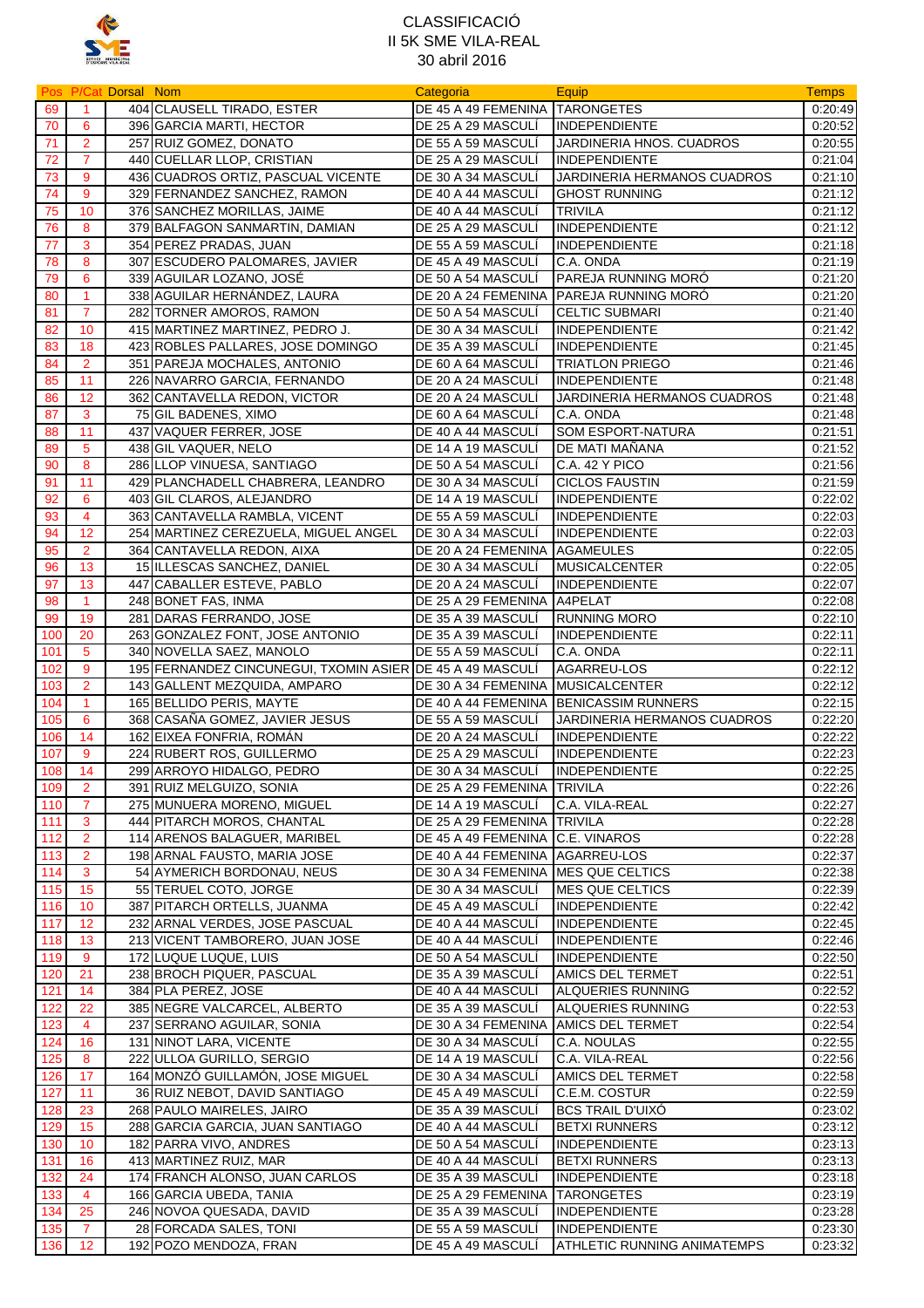

|     |                      | Pos P/Cat Dorsal Nom |                                     | Categoria                          | Equip                                           | <b>Temps</b> |
|-----|----------------------|----------------------|-------------------------------------|------------------------------------|-------------------------------------------------|--------------|
| 137 | 3                    |                      | 343 GILABERT ANTOLÍ, ROSA           | DE 45 A 49 FEMENINA BAIX MAESTRAT  |                                                 | 0:23:36      |
| 138 | 13                   |                      | 386 RODRIGUEZ CRESPO, TONI          | DE 45 A 49 MASCULÍ                 | <b>INDEPENDIENTE</b>                            | 0.23:40      |
| 139 | 26                   |                      | 90 GALLART BARCOS, JOSE             | DE 35 A 39 MASCULI                 | <b>INDEPENDIENTE</b>                            | 0:23:40      |
| 140 | 8                    |                      | 207 COLERA BONIFASI, PASCUAL        | DE 55 A 59 MASCULI                 | <b>INDEPENDIENTE</b>                            | 0:23:46      |
| 141 | 15                   |                      | 194 MARIN GARCIA, DAMIAN            | DE 20 A 24 MASCULI                 | ATHLETIC RUNNING ANIMATEMPS                     | 0:23:47      |
| 142 | $5\phantom{.0}$      |                      | 314 CALPE DOÑATE, MARIA             | DE 30 A 34 FEMENINA                | GIMNAS 39                                       | 0:23:49      |
| 143 | 18                   |                      | 315 JARAMAGO NUÑEZ, JONATAN         | DE 30 A 34 MASCULI                 | GIMNAS 39                                       | 0:23:49      |
|     |                      |                      |                                     |                                    |                                                 |              |
| 144 | 17                   |                      | 408 FLORES LOPEZ, JUAN MANUEL       | DE 40 A 44 MASCULI                 | <b>INDEPENDIENTE</b>                            | 0:23:50      |
| 145 | 27                   |                      | 262 GOMEZ PARIS, JUAN MANUEL        | DE 35 A 39 MASCULI                 | <b>LOS GACELAS</b>                              | 0:23:53      |
| 146 | $\mathbf{1}$         |                      | 258 NAVARRO MACIAN, VANESSA         | DE 35 A 39 FEMENINA INDEPENDIENTE  |                                                 | 0:23:53      |
| 147 | 16                   |                      | 163 GARCÍA GÓMEZ, DAVID             | DE 20 A 24 MASCULI                 | <b>INDEPENDIENTE</b>                            | 0:23:57      |
| 148 | $5\phantom{.0}$      |                      | 56 LAFUENTE SANZ, SANDRA            | DE 25 A 29 FEMENINA                | ORPESACORRE                                     | 0.24.01      |
| 149 | 6                    |                      | 274 MATEU ROIG, MARIA               | DE 25 A 29 FEMENINA                | <b>ATMOSFERA SPORT P1</b>                       | 0:24:01      |
| 150 | 19                   |                      | 273 FLORS BALAGUER, QUIQUE          | DE 30 A 34 MASCULI                 | ATMOSFERA SPORT P1                              | 0.24:02      |
| 151 | 14                   |                      | 67 GARRIDO MOR, JOSE ANTONIO        | DE 45 A 49 MASCULI                 | <b>INDEPENDIENTE</b>                            | 0:24:06      |
| 152 | 4                    |                      | 10 SOFÍN AÑÓN, MARIAN               | DE 45 A 49 FEMENINA                | <b>GRAO RUNNERS</b>                             | 0:24:06      |
| 153 | 28                   |                      | 80 LLORENS MONZONIS, PERE           | DE 35 A 39 MASCULI                 | <b>CORDONET RUNNING TEAM</b>                    | 0:24:08      |
| 154 | 9                    |                      | 153 CONESA HERNANDEZ, SAMUEL        | DE 14 A 19 MASCULI                 | <b>INDEPENDIENTE</b>                            | 0:24:09      |
| 155 | $\overline{2}$       |                      | 419 CASALTA SALINAS, CLARA          | DE 35 A 39 FEMENINA                | <b>TARONGETES</b>                               | 0.24.12      |
| 156 | 17                   |                      | 84 VICENT CARREGUI, DAVID           | DE 20 A 24 MASCULI                 | <b>ALQUERIES TRYTEAM</b>                        | 0.24:13      |
| 157 | 3                    |                      | 442 BROCH BELTRAN, BELEN            | DE 40 A 44 FEMENINA INDEPENDIENTE  |                                                 | 0:24:17      |
| 158 | 5                    |                      | 256 FALOMIR VENTURA, EVA            | DE 45 A 49 FEMENINA INDEPENDIENTE  |                                                 | 0.24.20      |
| 159 | $\overline{4}$       |                      | 445 HERRERO ALFONSO, MªJESUS        | DE 40 A 44 FEMENINA                | C.A. ONDA                                       | 0:24:22      |
| 160 | 3                    |                      | 443 PASCUAL FERNANDEZ, DINA         | DE 35 A 39 FEMENINA                | C.A. ONDA                                       | 0:24:23      |
| 161 | 10                   |                      | 291 FONT BELTRAN, VICENTE           | DE 14 A 19 MASCULI                 | <b>INDEPENDIENTE</b>                            | 0:24:23      |
| 162 | 6                    |                      | 105 RIBES VERDIA, CLARA             | DE 45 A 49 FEMENINA                | CLARAYJOSE C.A.ONDA                             | 0:24:27      |
| 163 | 15                   |                      | 106 GARCIA BALLESTER, JOSE ANTONIO  | DE 45 A 49 MASCULI                 | CLARAYJOSE C.A.ONDA                             | 0:24:27      |
|     |                      |                      |                                     |                                    |                                                 |              |
| 164 | 11                   |                      | 278 BROCH GIMENO, PASQUAL           | DE 14 A 19 MASCULI                 | <b>INDEPENDIENTE</b>                            | 0:24:28      |
| 165 | $\blacktriangleleft$ |                      | 405 CLAUSELL TIRADO, ANA            | DE 50 A 54 FEMENINA                | <b>TARONGETES</b>                               | 0:24:31      |
| 166 | 9                    |                      | 312 MARTINEZ GARCIA, FERNANDO       | DE 55 A 59 MASCULI                 | <b>INDEPENDIENTE</b>                            | 0:24:31      |
| 167 | 18                   |                      | 424 CASALTA MATA, HECTOR            | DE 40 A 44 MASCULI                 | <b>INDEPENDIENTE</b>                            | 0:24:32      |
| 168 | 12                   |                      | 30 CASADO MIGUEL, JORGE             | DE 14 A 19 MASCULI                 | <b>INDEPENDIENTE</b>                            | 0:24:34      |
| 169 | 18                   |                      | 285 LLOP BOTELLA, SANTIAGO          | DE 20 A 24 MASCULI                 | <b>C.A. 42 Y PICO</b>                           | 0:24:35      |
| 170 | 16                   |                      | 77 MONFERRER SANCHIS, JOSE CARLOS   | DE 45 A 49 MASCULÍ                 | ATH.RUNNING ANIMATEMPS                          | 0:24:36      |
| 171 | $\overline{7}$       |                      | 233 DIAZ GARZON, GEMA               | DE 25 A 29 FEMENINA                | <b>INDEPENDIENTE</b>                            | 0:24:38      |
| 172 | 17                   |                      | 202 TELLO ESCRIG, SALVADOR          | DE 45 A 49 MASCULI                 | <b>ATMOSFERA SPORT RUNNING</b>                  | 0.24.42      |
| 173 | 4                    |                      | 225 RODRIGUEZ CASTILLO, JUAN JOSE   | DE 60 A 64 MASCULI                 | <b>AMICS DEL TERMET</b>                         | 0:24:43      |
| 174 | 11                   |                      | 146 GARCIA GUAL, JUAN MANUEL        | DE 50 A 54 MASCULI                 | FOTO FUTUR VILA-REAL                            | 0:24:45      |
| 175 | 4                    |                      | 383 PLIEGO GARCIA, MARIA ANGELES    | DE 35 A 39 FEMENINA EI A CORRER    |                                                 | 0:24:49      |
| 176 | 29                   |                      | 249 LOPEZ PALENCIA, IVAN            | DE 35 A 39 MASCULÍ                 | <b>INDEPENDIENTE</b>                            | 0:24:51      |
| 177 | 30                   |                      | 107 MESEGUER VICENT, JAVI           | DE 35 A 39 MASCULÍ                 | INDEPENDIENTE                                   | 0.24.57      |
| 178 | 31                   |                      | 412 TIRADO GIMENO, XAVIER           | DE 35 A 39 MASCULÍ                 | <b>INDEPENDIENTE</b>                            | 0:24:59      |
| 179 | 18                   |                      | 253 DE GOMAR ALLELY, RAFA           | DE 45 A 49 MASCULÍ                 | ATMOSFERA SPORT RUNNING                         | 0:25:13      |
| 180 | 32                   |                      | 126 NOMDEDEU GRANELL, DAVID         | DE 35 A 39 MASCULI                 | <b>PAINTING RUNNERS</b>                         | 0.25.14      |
| 181 | 19                   |                      | 96 MARTIN QUINTERO, JOSE MARIA      | DE 45 A 49 MASCULÍ                 | <b>INDEPENDIENTE</b>                            | 0:25:15      |
| 182 | 20                   |                      | 98 ORTIZ MEJIAS, JUAN JOSE          | DE 45 A 49 MASCULI                 | <b>INDEPENDIENTE</b>                            | 0:25:15      |
| 183 | 12                   |                      | 100 CATALAN IBAÑEZ, PEDRO           | DE 50 A 54 MASCULI                 | WWW.PROADDICTS.COM LOS MEJORE                   | 0:25:18      |
| 184 | 13                   |                      | 284 LLORENS GIL, JUAN SALVADOR      | DE 50 A 54 MASCULI                 | <b>INDEPENDIENTE</b>                            | 0:25:18      |
| 185 | 21                   |                      | 186 CHINCHILLA ROMAN, FRANCISCO     | DE 45 A 49 MASCULI                 | INDEPENDIENTE                                   | 0:25:19      |
| 186 | 8                    |                      | 341 MUÑOZ NICOLAU, RAQUEL           |                                    | DE 25 A 29 FEMENINA TRIATLÓN ALTO PALANCIA      | 0:25:19      |
| 187 | $\mathbf{1}$         |                      | 40 NICOLAU IBAÑEZ, SACRA            |                                    | DE 55 A 59 FEMENINA CLUB ATLETISMO ALTURA       | 0:25:20      |
| 188 | 22                   |                      | 366 DOÑATE MONTOLIU, CARLOS         | DE 45 A 49 MASCULÍ                 | <b>INDEPENDIENTE</b>                            | 0:25:22      |
| 189 | 5                    |                      | 324 FORES MUSTIELES, XIMO           | DE 60 A 64 MASCULI                 | <b>GRAO RUNNERS</b>                             | 0:25:26      |
| 190 | $\overline{2}$       |                      | 12 LLEONART VIVES, MARIA JOSE       | DE 55 A 59 FEMENINA                | <b>BENICASSIM RUNNERS</b>                       | 0:25:26      |
| 191 | 20                   |                      | 272 RENAU MIRALLES, ALEX            | DE 30 A 34 MASCULI                 | <b>MUSICALCENTER</b>                            | 0:25:30      |
|     |                      |                      |                                     |                                    |                                                 |              |
| 192 | 21                   |                      | 71 COLAS PITARCH, RAUL              | DE 30 A 34 MASCULI                 | C.A. NOULAS                                     | 0:25:34      |
| 193 | 19                   |                      | 323 SANCHEZ MOLINA PUNZANO, CANDIDO | DE 40 A 44 MASCULI                 | <b>GHOST RUNNING</b>                            | 0:25:39      |
| 194 | 10                   |                      | 66 PERALTA GAUDES, JOAQUIN          | DE 25 A 29 MASCULÍ                 | RUN ADDICTION CASTELLON                         | 0.25.40      |
| 195 | $\mathbf{7}$         |                      | 102 CABEDO BALLESTER, ROSANA        | DE 45 A 49 FEMENINA                | LOS WHIPPETS                                    | 0:25:42      |
| 196 | 8                    |                      | 239 ALBA LOPEZ, FRANCISCA           | DE 45 A 49 FEMENINA                | <b>SME RUNNERS</b>                              | 0:25:42      |
| 197 | $\mathbf{1}$         |                      | 79 BELTRAN CASTILLO, J. RAMON       | MAS65 MASCULI                      | <b>INDEPENDIENTE</b>                            | 0:25:47      |
| 198 | 23                   |                      | 185 PARRA VIVO, CANDI               | DE 45 A 49 MASCULÍ                 | <b>NO PROBLEM</b>                               | 0.25.49      |
| 199 | $5\phantom{.0}$      |                      | 184 OSUNA ROMERO, SANDRA            | DE 40 A 44 FEMENINA NO PROBLEM     |                                                 | 0.25.49      |
| 200 | $\overline{2}$       |                      | 171 FONT LLOP, PILI                 | DE 50 A 54 FEMENINA INDEPENDIENTE  |                                                 | 0.25:55      |
| 201 | 33                   |                      | 62 VILLAHERMOSA PUJOL, DAVID        | DE 35 A 39 MASCULI                 | <b>INDEPENDIENTE</b>                            | 0:26:01      |
| 202 | 3                    |                      | 58 FORCADELL SAPORT, LLEDÓ          | DE 55 A 59 FEMENINA L'OVELLA CORRE |                                                 | 0:26:02      |
| 203 | $\mathbf{3}$         |                      | 416 CARMONA FORTUÑO, IRENE          |                                    | DE 20 A 24 FEMENINA ATHLETIC RUNNING ANIMATEMPS | 0.26.05      |
| 204 | 22                   |                      | 399 MUÑOZ MUÑOZ, JOSEMI             | DE 30 A 34 MASCULI                 | <b>INDEPENDIENTE</b>                            | 0:26:06      |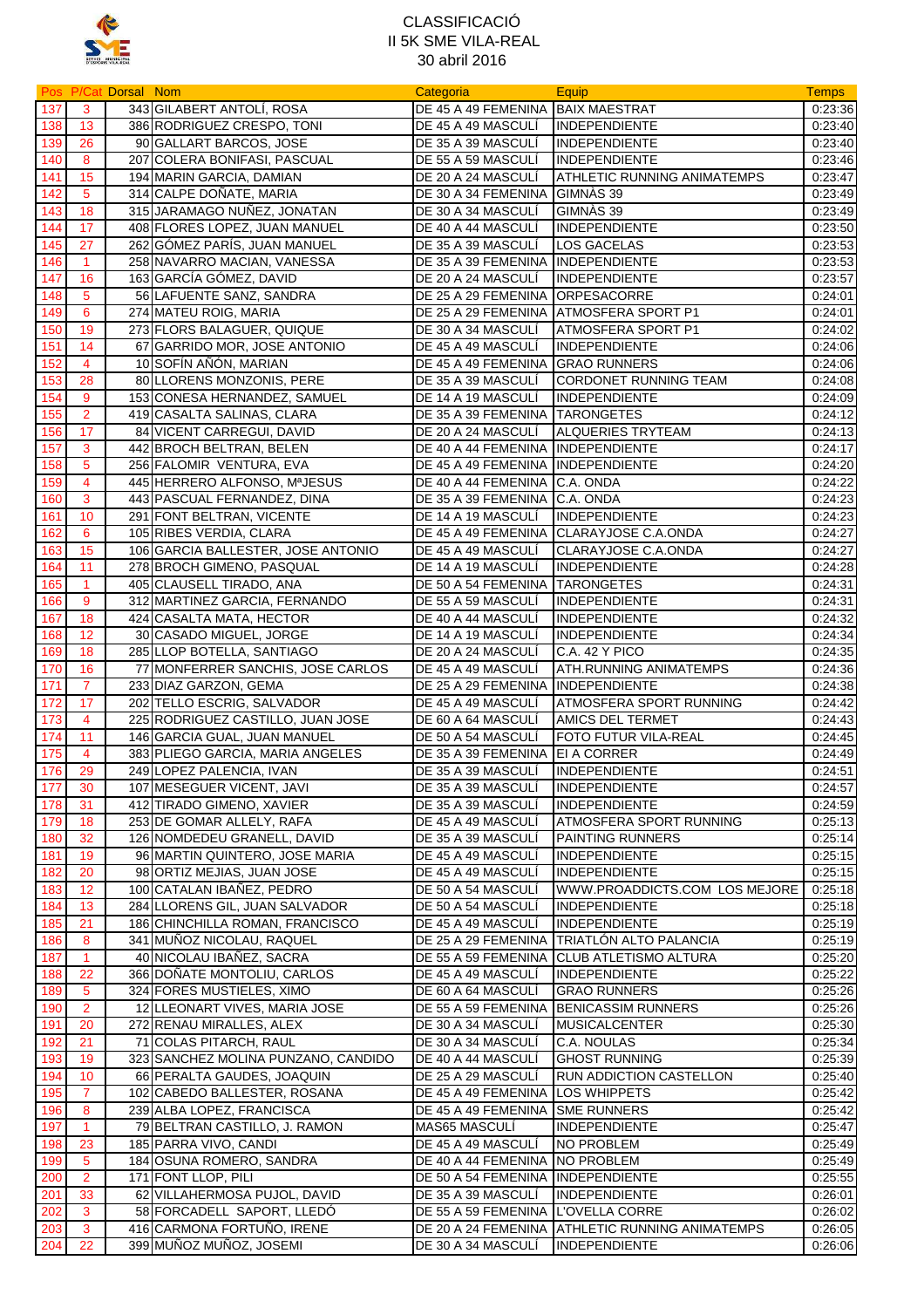

|     |                 | <b>Pos P/Cat Dorsal Nom</b> |                                    | Categoria                              | Equip                                 | <b>Temps</b>       |
|-----|-----------------|-----------------------------|------------------------------------|----------------------------------------|---------------------------------------|--------------------|
| 205 | 6               |                             | 374 GARCIA SERRANO, ANA            | DE 40 A 44 FEMENINA TRIVILA            |                                       | 0:26:20            |
| 206 | 24              |                             | 375 BAUTISTA TUIXANS, FERNANDO     | DE 45 A 49 MASCULI                     | <b>TRIVILA</b>                        | 0:26:20            |
| 207 | 6               |                             | 91 CASTILLO PEÑARROCHA, JUANJO     | DE 60 A 64 MASCULI                     | CORREDORS DE SOCA. CASTELLÓ           | 0:26:24            |
| 208 | 19              |                             | 451 FLORES DIAGO, MARCOS           | DE 20 A 24 MASCULI                     | <b>TERRA I ASFALT</b>                 | 0:26:26            |
| 209 | 20              |                             | 420 ROMERO CALDUCH, SERGIO         | DE 20 A 24 MASCULI                     | <b>INDEPENDIENTE</b>                  | 0:26:26            |
| 210 | 20              |                             | 349 BAREA FELIU, MAURO             | DE 40 A 44 MASCULI                     | INDEPENDIENTE                         | 0:26:26            |
| 211 | $\overline{7}$  |                             | 250 ALCALA ESCOIN, SONIA           | DE 40 A 44 FEMENINA INDEPENDIENTE      |                                       | 0:26:28            |
| 212 | 25              |                             | 97 SALES, MANUEL                   | DE 45 A 49 MASCULI                     | <b>RETA</b>                           | 0:26:31            |
| 213 | 13              |                             | 422 CLARO CARRERAS, PABLO          | DE 14 A 19 MASCULI                     | <b>INDEPENDIENTE</b>                  | 0:26:31            |
| 214 | 8               |                             | 99 GABALDON, MARIA JESUS           | DE 40 A 44 FEMENINA RETA               |                                       | 0:26:32            |
|     | 9               |                             |                                    |                                        |                                       | 0:26:37            |
| 215 |                 |                             | 309 RAMIREZ CENTELLES, EVA         | DE 25 A 29 FEMENINA C.A. ONDA          |                                       |                    |
| 216 | 9               |                             | 68 SANCHEZ ARNAL, MAITE            | DE 40 A 44 FEMENINA INDEPENDIENTE      |                                       | 0:26:39            |
| 217 | $5\phantom{.0}$ |                             | 42 VAREA GIL, ROSA MARIA           | DE 35 A 39 FEMENINA TIM VURROU 3000!!! |                                       | 0.26:40            |
| 218 | 6               |                             | 23 TEN MONTILLA, ANDREA            | DE 35 A 39 FEMENINA INDEPENDIENTE      |                                       | 0:26:47            |
| 219 | 23              |                             | 130 CLAVELL LLOMBART, MANOLO       | DE 30 A 34 MASCULI                     | <b>INDEPENDIENTE</b>                  | 0:26:47            |
| 220 | $\overline{7}$  |                             | 168 ESCUDERO CANO, JUAN            | DE 60 A 64 MASCULI                     | C.A. TERRA I ASFALT                   | 0:26:49            |
| 221 | 9               |                             | 215 VILALTA TOMAS, TERE            | DE 45 A 49 FEMENINA INDEPENDIENTE      |                                       | 0:26:50            |
| 222 | 21              |                             | 325 GALMES LLUCH, SERGIO           | DE 20 A 24 MASCULI                     | <b>INDEPENDIENTE</b>                  | 0:27:03            |
| 223 | 22              |                             | 327 ARROGA MESTANZA, JAIME GABRIEL | DE 20 A 24 MASCULÍ                     | <b>INDEPENDIENTE</b>                  | 0:27:04            |
| 224 | 23              |                             | 326 DEL CAMPO SEBASTIAN, SALVADOR  | DE 20 A 24 MASCULI                     | INDEPENDIENTE                         | 0.27:04            |
| 225 | 21              |                             | 216 ADSUARA EIXEA, TONI            | DE 40 A 44 MASCULI                     | <b>INDEPENDIENTE</b>                  | 0:27:07            |
| 226 | 10 <sup>°</sup> |                             | 298 RODRIGUEZ MAGALLANES, BEATRIZ  | DE 25 A 29 FEMENINA INDEPENDIENTE      |                                       | 0:27:18            |
| 227 | $\overline{7}$  |                             | 129 FERRER CUENCA, ANA             | DE 35 A 39 FEMENINA INDEPENDIENTE      |                                       | 0:27:20            |
| 228 | 8               |                             | 128 CLAVELL LLOMBART, MAITE        | DE 35 A 39 FEMENINA INDEPENDIENTE      |                                       | 0:27:22            |
| 229 | 9               |                             | 321 ALÓS MARTÍ, AROA               | DE 35 A 39 FEMENINA INDEPENDIENTE      |                                       | 0:27:23            |
| 230 | 24              |                             | 160 MARTINEZ JUAN, ALBERTO         | DE 20 A 24 MASCULI                     | <b>VOL-K RUNNING</b>                  | 0:27:35            |
| 231 | 10              |                             | 16 ALCALA ESCOIN, BERTA            | DE 35 A 39 FEMENINA                    | INDEPENDIENTE                         | 0:27:36            |
| 232 | 10              |                             | 293 GALINDO BRUÑO, CRISTINA        | DE 45 A 49 FEMENINA INDEPENDIENTE      |                                       | 0:27:39            |
| 233 | 24              |                             | 231 TELLOLS MAGDALENA, JOSE MANUEL | DE 30 A 34 MASCULI                     | <b>INDEPENDIENTE</b>                  | 0:27:44            |
| 234 | $\overline{4}$  |                             | 76 FLOR ARASIL, PATRICIA           | DE 20 A 24 FEMENINA INDEPENDIENTE      |                                       | 0:27:50            |
| 235 | $\overline{2}$  |                             | 331 PALLARES FORCADA, LLEDO        | DE 14 A 19 FEMENINA                    | C.M. LA PEDRERA                       | 0.27:53            |
| 236 | 14              |                             | 402 GUTIERREZ BROCH, FRANCISCO     | DE 14 A 19 MASCULI                     | <b>INDEPENDIENTE</b>                  | 0:27:56            |
| 237 | 6               |                             | 21 GUIRADO CUENCA, AGUEDA          | DE 30 A 34 FEMENINA                    | <b>CST CST-AZAHAR</b>                 | 0:27:56            |
| 238 | 26              |                             | 322 PALLARES SOLER, DANIEL         | DE 45 A 49 MASCULI                     | <b>LA PEDRERA</b>                     | 0:27:57            |
| 239 | 11              |                             | 292 MEZQUITA MULET, SUSANA         |                                        | DE 35 A 39 FEMENINA SOM ESPORT-NATURA | 0:27:58            |
|     |                 |                             |                                    |                                        |                                       | 0:27:59            |
| 240 | 15              |                             | 116 GISBERT MATIAS, LUIS           | DE 14 A 19 MASCULI                     | <b>INDEPENDIENTE</b>                  |                    |
| 241 | 3               |                             | 365 REDON ORTELLS, PILAR           | DE 50 A 54 FEMENINA INDEPENDIENTE      |                                       | 0:28:03            |
| 242 | 4               |                             | 236 JUAREZ ROMERO, MªALFONSA       | DE 55 A 59 FEMENINA INDEPENDIENTE      |                                       | 0:28:03            |
| 243 | 10              |                             | 235 REQUENA MORENO, JOSE ANDRES    | DE 55 A 59 MASCULI                     | <b>INDEPENDIENTE</b>                  | 0:28:03            |
| 244 | 27              |                             | 454 OSUNA, JOSE MANUEL             | DE 45 A 49 MASCULI                     | <b>PIXELCOM</b>                       | 0:28:04            |
| 245 | 22              |                             | 296 ARBOLEDAS CES, MIGUEL          | DE 40 A 44 MASCULI                     | INDEPENDIENTE                         | 0:28:05            |
| 246 | 28              |                             | 290 FONT ALBIOL, VICENTE           | DE 45 A 49 MASCULI                     | INDEPENDIENTE                         | 0:28:05            |
| 247 | 10              |                             | 43 MENDO MIRA, ANA                 | DE 40 A 44 FEMENINA INDEPENDIENTE      |                                       | 0:28:06            |
| 248 | 25              |                             | 301 REDONDO GARCÍA, ROBERTO        | DE 30 A 34 MASCULI                     | <b>RODRIMOTOR</b>                     | 0:28:07            |
| 249 | $\overline{7}$  |                             | 109 GOMEZ MANZANA, MARI CARMEN     | DE 30 A 34 FEMENINA INDEPENDIENTE      |                                       | 0:28:07            |
| 250 | 26              |                             | 108 SALES IBAÑEZ, JUAN             | DE 30 A 34 MASCULI                     | INDEPENDIENTE                         | 0:28:07            |
| 251 | 11              |                             | 69 MARTINEZ GARCIA, RAQUEL         | DE 40 A 44 FEMENINA INDEPENDIENTE      |                                       | 0:28:12            |
| 252 | $\mathbf{3}$    |                             | 180 ALEGRE ARNAU, ANDREA           | DE 14 A 19 FEMENINA INDEPENDIENTE      |                                       | 0:28:12            |
| 253 | 29              |                             | 229 EBRO LOPEZ, JOSE MANUEL        | DE 45 A 49 MASCULI                     | ULTRA RUNNERS CASTELLON               | 0:28:13            |
| 254 | 11              |                             | 201 PEGUERO CADAVAL, ROSA          | DE 25 A 29 FEMENINA SANUS VITAE        |                                       | 0:28:15            |
| 255 | 11              |                             | 200 CHEZA PEGUEROLES, MANU         | DE 25 A 29 MASCULÍ                     | <b>SANUS VITAE</b>                    | 0:28:15            |
| 256 | 4               |                             | 334 AGUADE LAMERA, ROSA EMMA       | DE 50 A 54 FEMENINA                    | C.M. VISTABELLA                       | 0:28:20            |
| 257 | 12              |                             | 294 ARBOLEDAS CES, CATI            | DE 40 A 44 FEMENINA                    | INDEPENDIENTE                         | 0:28:20            |
| 258 | 25              |                             | 269 CORCOLES VALENCIA, RAÜL        | DE 20 A 24 MASCULI                     | <b>INDEPENDIENTE</b>                  | 0:28:21            |
| 259 | 8               |                             | 183 GIL BELTRAN, ESTER             | DE 30 A 34 FEMENINA                    | <b>CST COSTA AZAHAR</b>               | 0:28:31            |
| 260 | 12              |                             | 51 MONFORT ALBESA, LAURA           | DE 25 A 29 FEMENINA INDEPENDIENTE      |                                       | 0:28:31            |
| 261 | 13              |                             | 50 MONFORT ALBESA, ANA             | DE 25 A 29 FEMENINA INDEPENDIENTE      |                                       | 0:28:33            |
| 262 | 14              |                             | 149 ARJONA LLIMÓS, LAURA           | DE 25 A 29 FEMENINA INDEPENDIENTE      |                                       | 0:28:36            |
| 263 | 34              |                             | 425 FERNANDEZ MERINO, SERGIO       | DE 35 A 39 MASCULI                     | <b>INDEPENDIENTE</b>                  | 0:28:37            |
| 264 | 35              |                             | 393 RAMOS RUBERT, MARTIN           | DE 35 A 39 MASCULI                     | <b>INDEPENDIENTE</b>                  | 0:28:46            |
| 265 | 12              |                             | 175 SANCHEZ GARCIA, VICTOR         | DE 25 A 29 MASCULÍ                     | <b>INDEPENDIENTE</b>                  | 0:28:48            |
| 266 | 8               |                             | 19 MARIN MONFORT, FRANCISCO        | DE 60 A 64 MASCULI                     | MIM                                   | 0:28:51            |
|     | 11              |                             | 104 ROMAN ROMERO, MARIA JOSE       | DE 45 A 49 FEMENINA                    | PYC DANCE                             | 0.29:01            |
| 267 |                 |                             |                                    |                                        | <b>INDEPENDIENTE</b>                  |                    |
| 268 | 36              |                             | 173 LLORENS MIGUEL, ESTANIS        | DE 35 A 39 MASCULI                     |                                       | 0:29:04<br>0:29:05 |
| 269 | $5\phantom{.0}$ |                             | 196 FERNANDEZ CASTRO, EIDER        | DE 20 A 24 FEMENINA                    | ATMOSFERA SPORT RUNNING               |                    |
| 270 | 37              |                             | 218 MIRICA, VIRGIL                 | DE 35 A 39 MASCULI                     | <b>INDEPENDIENTE</b>                  | 0:29:06            |
| 271 | 12              |                             | 217 MIRICA, MIRELA NICOLETA        | DE 35 A 39 FEMENINA INDEPENDIENTE      |                                       | 0:29:07            |
| 272 | 38              |                             | 418 PALAU, ARTURO JOSE             | DE 35 A 39 MASCULI                     | ATHLETIC RUNNING ANIMATEMPS           | 0:29:13            |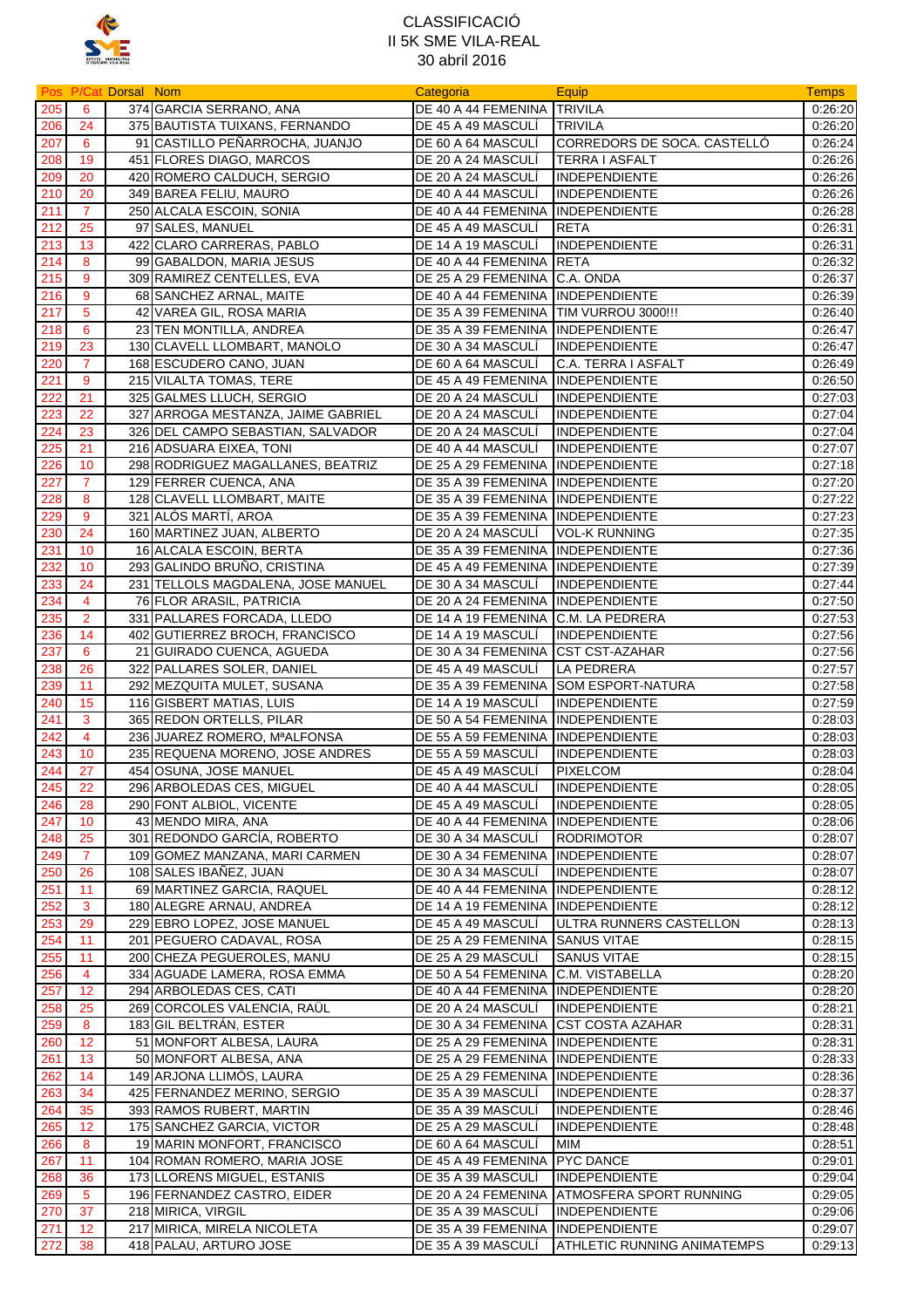

|     |                | Pos P/Cat Dorsal Nom |                                                                       | Categoria                          | Equip                                              | <b>Temps</b>       |
|-----|----------------|----------------------|-----------------------------------------------------------------------|------------------------------------|----------------------------------------------------|--------------------|
| 273 | 15             |                      | 265 GONZÁLEZ MARTINEZ, ESTHER                                         | DE 25 A 29 FEMENINA INDEPENDIENTE  |                                                    | 0:29:14            |
| 274 | 27             |                      | 24 DELGADO EXPOSITO, ANGEL                                            | DE 30 A 34 MASCULÍ                 | <b>MUSICALCENTER</b>                               | 0.29.15            |
| 275 | 28             |                      | 264 NEBOT, CARLOS                                                     | DE 30 A 34 MASCULÍ                 | <b>INDEPENDIENTE</b>                               | 0:29:15            |
| 276 | 13             |                      | 432 PEDRO ALVAREZ, PATRICIA                                           | DE 40 A 44 FEMENINA INDEPENDIENTE  |                                                    | 0:29:17            |
| 277 | 39             |                      | 355 EGEA NICOLAU, ENRIQUE                                             | DE 35 A 39 MASCULI                 | <b>SME RUNNERS</b>                                 | 0:29:17            |
| 278 | 4              |                      | 189 RODA GIMENEZ, SILVIA                                              | DE 14 A 19 FEMENINA L'OVELLA CORRE |                                                    | 0:29:25            |
| 279 | 29             |                      | 188 VEGA BARQUILLA, CARLOS                                            | DE 30 A 34 MASCULI                 | PAULA TEAM                                         | 0:29:26            |
| 280 | 40             |                      | 247 NAVARRO RUBERT, CARLOS                                            | DE 35 A 39 MASCULÍ                 | <b>EMO RUNNING</b>                                 | 0:29:28            |
| 281 | 14             |                      | 227 MONTIEL VIVO, JOSE                                                | DE 50 A 54 MASCULI                 | INDEPENDIENTE                                      | 0:29:29            |
| 282 | 6              |                      | 57 LAFUENTE SANZ, MARIA                                               | DE 20 A 24 FEMENINA ORPESACORRE    |                                                    | 0:29:30            |
| 283 | 9              |                      | 347 ALCAIDE GINÉS, MARIA                                              | DE 30 A 34 FEMENINA INDEPENDIENTE  |                                                    | 0:29:31            |
| 284 | $\overline{7}$ |                      | 137 MARTINEZ MARTINEZ, PAULA                                          | DE 20 A 24 FEMENINA INDEPENDIENTE  |                                                    | 0:29:31            |
| 285 | 10             |                      | 136 ORTUÑO FORCADA, MIRIAM                                            | DE 30 A 34 FEMENINA INDEPENDIENTE  |                                                    | 0:29:32            |
| 286 | 26             |                      | 138 ORTUÑO FORCADA, CESAR                                             | DE 20 A 24 MASCULI                 | <b>INDEPENDIENTE</b>                               | 0:29:32            |
| 287 | 11             |                      | 411 PITARCH PIQUER, MARIA                                             | DE 30 A 34 FEMENINA INDEPENDIENTE  |                                                    | 0:29:35            |
| 288 | 30             |                      | 279 ALMELA LOPEZ, JUAN MANUEL                                         | DE 30 A 34 MASCULI                 | <b>INDEPENDIENTE</b>                               | 0:29:37            |
| 289 | 13             |                      | 297 ALMELA LOPEZ, LORENA                                              | DE 35 A 39 FEMENINA INDEPENDIENTE  |                                                    | 0:29:37            |
| 290 | 11             |                      | 228 PERIS CERVERA, AMADEO                                             | DE 55 A 59 MASCULI                 | ANIMALS DE MONTE                                   | 0:29:39            |
| 291 | 16             |                      | 270 BOUZO ZANOTTI, SOFIA                                              | DE 25 A 29 FEMENINA INDEPENDIENTE  |                                                    | 0:29:39            |
| 292 | $\sqrt{5}$     |                      | 271 BOUZO ZANOTTI, NOELIA                                             | DE 14 A 19 FEMENINA INDEPENDIENTE  |                                                    | 0.29.40            |
| 293 | 16             |                      | 25 PEDRO FERRANDIS, ADAN                                              | DE 14 A 19 MASCULI                 | <b>FAM RUN</b>                                     | 0:29:40            |
| 294 | 14             |                      | 26 FERRANDIS GAVARA, MAIKA                                            | DE 35 A 39 FEMENINA FAM RUN        |                                                    | 0:29:41            |
| 295 | 13             |                      | 177 LOPEZ GARCIA, SERGIO                                              | DE 25 A 29 MASCULI                 | INDEPENDIENTE                                      | 0:29:45            |
| 296 | 5              |                      | 313 REVERTER BAÑÓN, EVA                                               | DE 50 A 54 FEMENINA INDEPENDIENTE  |                                                    | 0:29:47            |
| 297 | 8              |                      | 449 GARCIA LLOPIS, MARTA                                              | DE 20 A 24 FEMENINA IINDEPENDIENTE |                                                    | 0:29:47            |
| 298 | 15             |                      | 320 ARNAU JULIÀ, MARIA CARMEN                                         | DE 35 A 39 FEMENINA INDEPENDIENTE  |                                                    | 0:29:48            |
| 299 | 31             |                      | 245 RIPOLLES SALAFRANCA, MIGUEL                                       | DE 30 A 34 MASCULI                 | C.A. NOULAS                                        | 0:29:49            |
| 300 | 14             |                      | 306 HERRERO RODILLA, MARIBEL                                          | DE 40 A 44 FEMENINA C.A. ONDA      |                                                    | 0:29:50            |
| 301 | 16             |                      | 310 RUIZ CHACON, LUPE                                                 | DE 35 A 39 FEMENINA C.A. ONDA      |                                                    | 0:29:50            |
| 302 | 30             |                      | 382 LLORENS GARCIA, TELMO                                             | DE 45 A 49 MASCULÍ                 | <b>INDEPENDIENTE</b>                               | 0:29:51            |
| 303 | 15             |                      | 304 SANCHEZ MARIN, MARIA JOSE                                         | DE 40 A 44 FEMENINA C.A. ONDA      |                                                    | 0:29:52            |
| 304 | 15             |                      | 260 CASALTA MATA, JUANMA                                              | DE 50 A 54 MASCULI                 | COMMUNITY RUN EVASION                              | 0:29:55            |
| 305 | 12             |                      | 337 MARTIN, SABRINA                                                   |                                    | DE 30 A 34 FEMENINA E- FITNESS LIFE HOUSE          | 0:30:03            |
| 306 | 17             |                      | 161 COSTA LÓPEZ, ROSA                                                 | DE 35 A 39 FEMENINA INDEPENDIENTE  |                                                    | 0:30:09            |
| 307 | 16             |                      | 169 LOPEZ FERNANDEZ, ALICIA                                           | DE 40 A 44 FEMENINA INDEPENDIENTE  |                                                    | 0:30:12            |
| 308 | 18             |                      | 219 BURCHES RAMON, SORAYA                                             | DE 35 A 39 FEMENINA INDEPENDIENTE  |                                                    | 0:30:17            |
| 309 | 19             |                      | 78 MARTINEZ SALVA, MARIA AMPARO                                       | DE 35 A 39 FEMENINA INDEPENDIENTE  |                                                    | 0:30:28            |
| 310 | 17             |                      | 277 MURIEL JARAMILLO, SEBASTIAN                                       | DE 14 A 19 MASCULI                 | <b>INDEPENDIENTE</b>                               |                    |
| 311 | 12             |                      |                                                                       |                                    | DE 45 A 49 FEMENINA CENTRE EXCURSIONISTA VILA-REAL | 0:30:28<br>0:30:28 |
| 312 | 17             |                      | 398 VIDAL MONFERRER, ROSER<br>179 SORRIBES MONTE, MELANIA             | DE 40 A 44 FEMENINA INDEPENDIENTE  |                                                    | 0:30:29            |
|     |                |                      |                                                                       | DE 35 A 39 MASCULÍ                 |                                                    |                    |
| 313 | 41             |                      | 89 APARICIO VAYO, MARTIN                                              |                                    | ATMOSFERA RUNNING                                  | 0:30:30            |
| 314 | -5             |                      | 33 ROMEO CASANOVAS, MAR                                               | DE 55 A 59 FEMENINA                | L'OVELLA CORRE                                     | 0:30:30            |
| 315 | 42             |                      | 170 PASCUAL SORRIBES, OSCAR                                           | DE 35 A 39 MASCULÍ                 | <b>INDEPENDIENTE</b>                               | 0:30:31            |
| 316 | 23             |                      | 311 BELLMUNT CALPE, PACO                                              | DE 40 A 44 MASCULI                 | C.A. ONDA                                          | 0:30:31            |
| 317 | 31             |                      | 397 ALBIOL ESTELLER, JOSEP PASQUAL                                    | DE 45 A 49 MASCULI                 | CENTRE EXCURSIONISTA VILA-REAL                     | 0:30:31            |
| 318 | 18             |                      | 450 PRADES SOLER, DIANA                                               | DE 40 A 44 FEMENINA C.A. ONDA      |                                                    | 0:30:31            |
| 319 | 18             |                      | 193 POZO PÉREZ, JAVI                                                  | DE 14 A 19 MASCULÍ                 | ATHLETIC RUNNING ANIMATEMPS                        | 0:30:33            |
| 320 | 13             |                      | 133 MORENO RETAMAL, AIDA                                              | DE 30 A 34 FEMENINA                | INDEPENDIENTE                                      | 0:30:34            |
| 321 | 19             |                      | 457 BELLMUNT SAJUAN, MARISA                                           | DE 40 A 44 FEMENINA                | <b>SME RUNNERS</b>                                 | 0:30:36            |
| 322 | 20             |                      | 212 SOJO DAVO, ISABEL                                                 | DE 35 A 39 FEMENINA                | <b>SME RUNNERS</b>                                 | 0:30:36            |
| 323 | 21             |                      | 357 VINUESA MIGUEL, ROCIO                                             | DE 35 A 39 FEMENINA INDEPENDIENTE  |                                                    | 0:30:39            |
| 324 | 24             |                      | 360 GARCIA MONTAVA, JOSE                                              | DE 40 A 44 MASCULI                 | SOCARRATS COCENTAINA                               | 0.30.40            |
| 325 | 43             |                      | 267 LARA RUBIO, PEDRO VICTOR                                          | DE 35 A 39 MASCULI                 | <b>INDEPENDIENTE</b>                               | 0:30:40            |
| 326 | 22             |                      | 266 RAMOS RODRIGUEZ, CRISTINA                                         | DE 35 A 39 FEMENINA INDEPENDIENTE  |                                                    | 0:30:41            |
| 327 | 23             |                      | 346 RUIZ RUIZ, MARÍA                                                  |                                    | DE 35 A 39 FEMENINA ATMOSFERA SPORT RUNNING        | 0:30:45            |
| 328 | 32             |                      | 345 RUIZ RUIZ, ANIBAL                                                 | DE 30 A 34 MASCULI                 | ATMOSFERA SPORT RUNNING                            | 0:30:45            |
| 329 | 17             |                      | 140 ROIG PERAIRE, LORENA                                              | DE 25 A 29 FEMENINA INDEPENDIENTE  |                                                    | 0:30:53            |
| 330 | 14             |                      | 63 PEDROS PIÑON, MARIA DESAMPARADOS DE 30 A 34 FEMENINA INDEPENDIENTE |                                    |                                                    | 0:31:01            |
| 331 | 24             |                      | 336 RODRIGUEZ SOLSONA, VANESSA                                        | DE 35 A 39 FEMENINA                | INDEPENDIENTE                                      | 0:31:02            |
| 332 | 25             |                      | 8 SIDRO GUAITA, ANITA                                                 | DE 35 A 39 FEMENINA ALBINEGRAS     |                                                    | 0:31:03            |
| 333 | 44             |                      | 14 PARRILLA CARA, DAVID                                               | DE 35 A 39 MASCULI                 | <b>INDEPENDIENTE</b>                               | 0:31:05            |
| 334 | 13             |                      | 401 FORTUÑO MIRO, ROSA                                                | DE 45 A 49 FEMENINA SME RUNNERS    |                                                    | 0:31:17            |
| 335 | 32             |                      | 400 VICENT COLONQUES, SANTIAGO                                        | DE 45 A 49 MASCULÍ                 | <b>INDEPENDIENTE</b>                               | 0:31:18            |
| 336 | 20             |                      | 47 CAPDEVILA ALAIZ, LOURDES                                           | DE 40 A 44 FEMENINA CAPDECOUSINS   |                                                    | 0:31:21            |
| 337 | $\overline{2}$ |                      | 289 NEBOT VALVERDE, TOMAS                                             | MAS65 MASCULI                      | <b>INDEPENDIENTE</b>                               | 0:31:21            |
| 338 | 9              |                      | 316 ALEGRE SEGLAR, SARA                                               | DE 20 A 24 FEMENINA INDEPENDIENTE  |                                                    | 0:31:24            |
| 339 | 15             |                      | 119 MORENO SEGLAR, ESTEFANIA                                          | DE 30 A 34 FEMENINA INDEPENDIENTE  |                                                    | 0:31:24            |
| 340 | 21             |                      | 243 CASADO GARCES, JOSE CARLOS                                        | DE 40 A 44 FEMENINA INDEPENDIENTE  |                                                    | 0:31:28            |